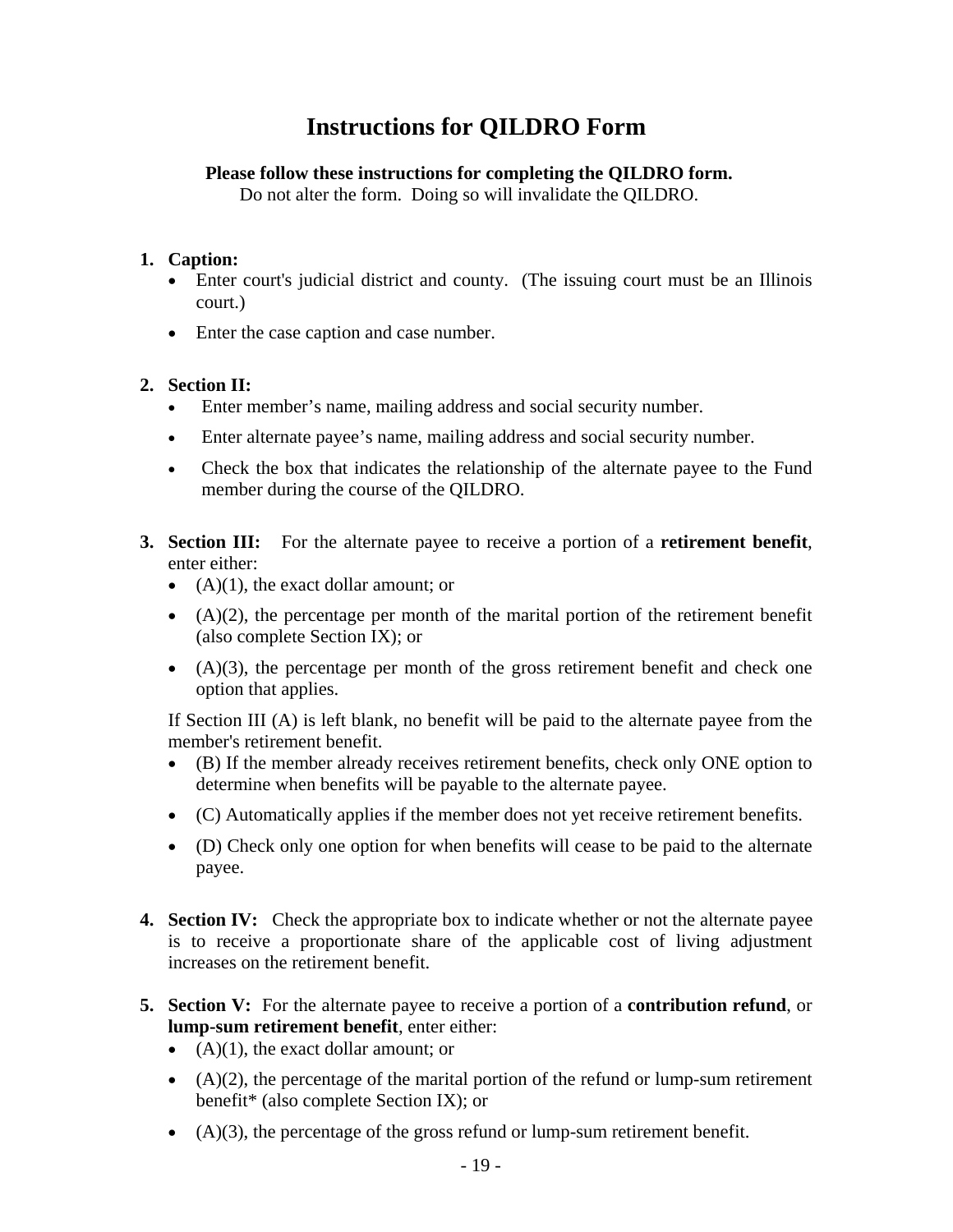If Section V is left blank, no benefit will be paid to the alternate payee from the member's refund or lump-sum retirement benefit. If an amount or percentage is entered, the alternate payee will receive the benefit when a refund of contributions or payment of a lump-sum retirement is payable to the member.

*\* LABF does not pay lump-sum retirement benefits. At retirement or resignation, the member may be eligible for a retirement benefit, depending on the member's age and service. If not yet eligible for an annuity, the member is eligible for a refund of contributions, but may leave contributions with this Fund until eligible for a benefit at a later age or with a reciprocal retirement system.* 

**6. Section VI:** For the alternate payee to receive a portion of a **partial refund of contributions**, enter either:

- $(A)(1)$ , the exact dollar amount; or
- $\bullet$  (A)(2), the percentage of the marital portion of the partial refund benefit (also complete Section IX); or
- $(A)(3)$ , the percentage of the gross partial refund benefit.

If Section VI is left blank, the alternate payee will not receive any portion of the member's partial refund. If an amount or percentage is entered, the alternate payee will receive the benefit when a partial refund of contributions is payable to the member.

**7. Section VII:** For the alternate payee to receive a portion of a **death benefit\*\***, enter either:

- $(A)(1)$ , the exact dollar amount; or
- $\bullet$  (A)(2), the percentage of the marital portion of the death benefit (also complete Section IX); or
- $(A)(3)$ , the percentage of the gross death benefit.

If Section VII is left blank, no benefit will be paid to the alternate payee from the member's death benefit. If an amount or percentage is entered, the alternate payee will receive the benefit when it becomes payable to the beneficiary of the member.

*\*\* LABF does not pay a death benefit, except to provide a beneficiary a refund of the member's contributions not already received as annuity payments.* 

## **8. Section IX: Marital Portion Benefit Calculation Formula**

This section must be filled out only when a percentage option is selected to calculate marital portion benefits in Sections III(A)(2), V(A)(2), VI(A)(2), and VII(A)(2).

• For subsection (1), please check only one box for **each** of "A" "B" and "C". Make sure that the marriage dates are listed where applicable. If nothing is checked, nothing is assumed, and the QILDRO is invalidated in the case of the percentage option.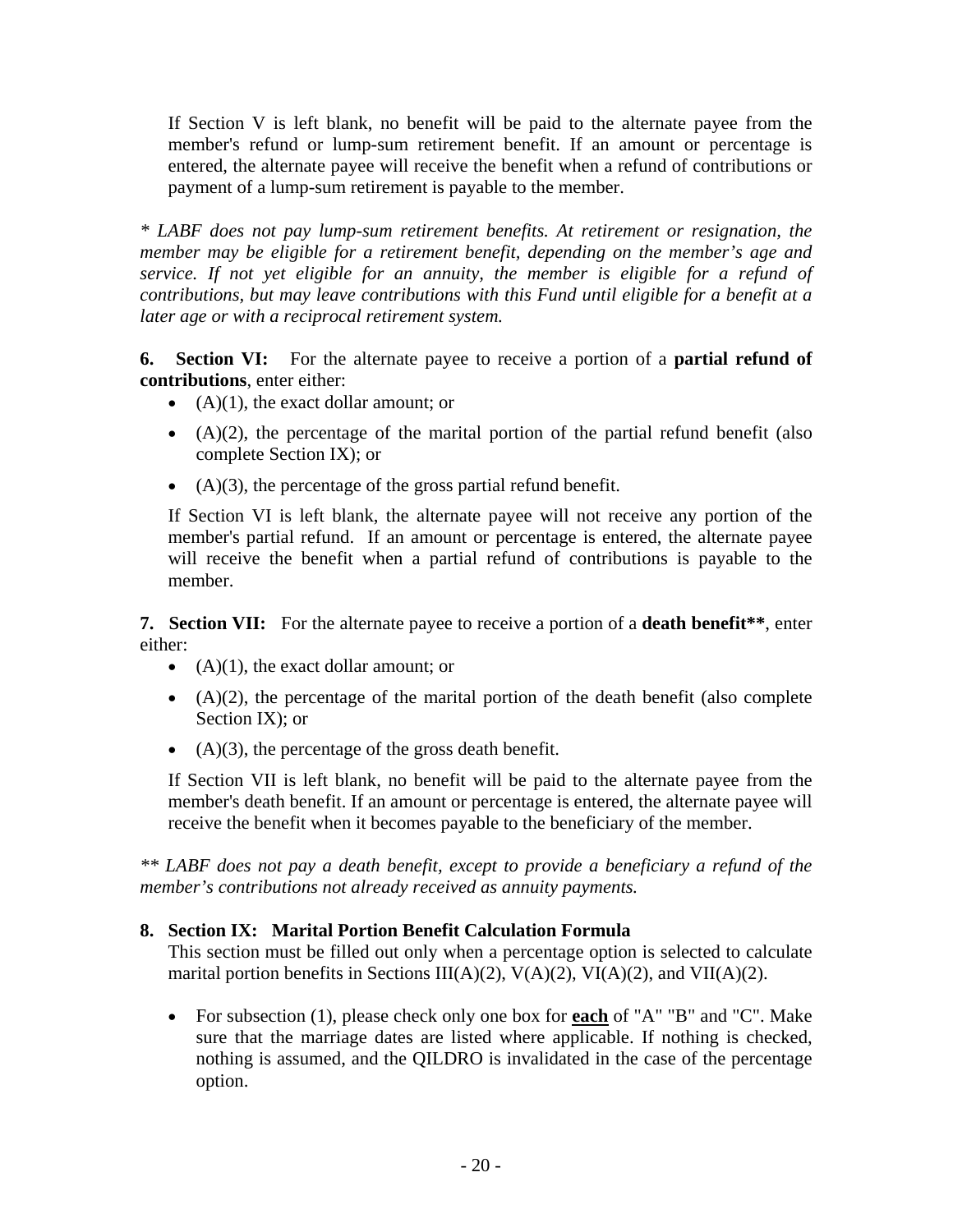If "other" is selected in "A" and/or "B" and/or "C", then a supplemental order must be entered with this QILDRO to clarify the intent of the parties or the court as to that item. The supplemental order cannot require the Fund to take any action not permitted under Illinois law or the LABF's administrative rules.

- **9. Section (XIII**): This section must be completed if more than one QILDRO has been entered into the courts for the member and the alternate payee.
- **10. Signature lines:** The QILDRO must be signed and dated by the issuing judge, and signed by the member and the alternate payee.

#### **A \$50.00 processing fee must accompany the QILDRO when it is filed with the Fund.**

**A certified copy of the court order must be submitted to our office. A certified copy bears the Clerk of Court's seal or stamp certifying the document as a true and correct copy of the original document. A plain or file-stamped copy will be rejected.**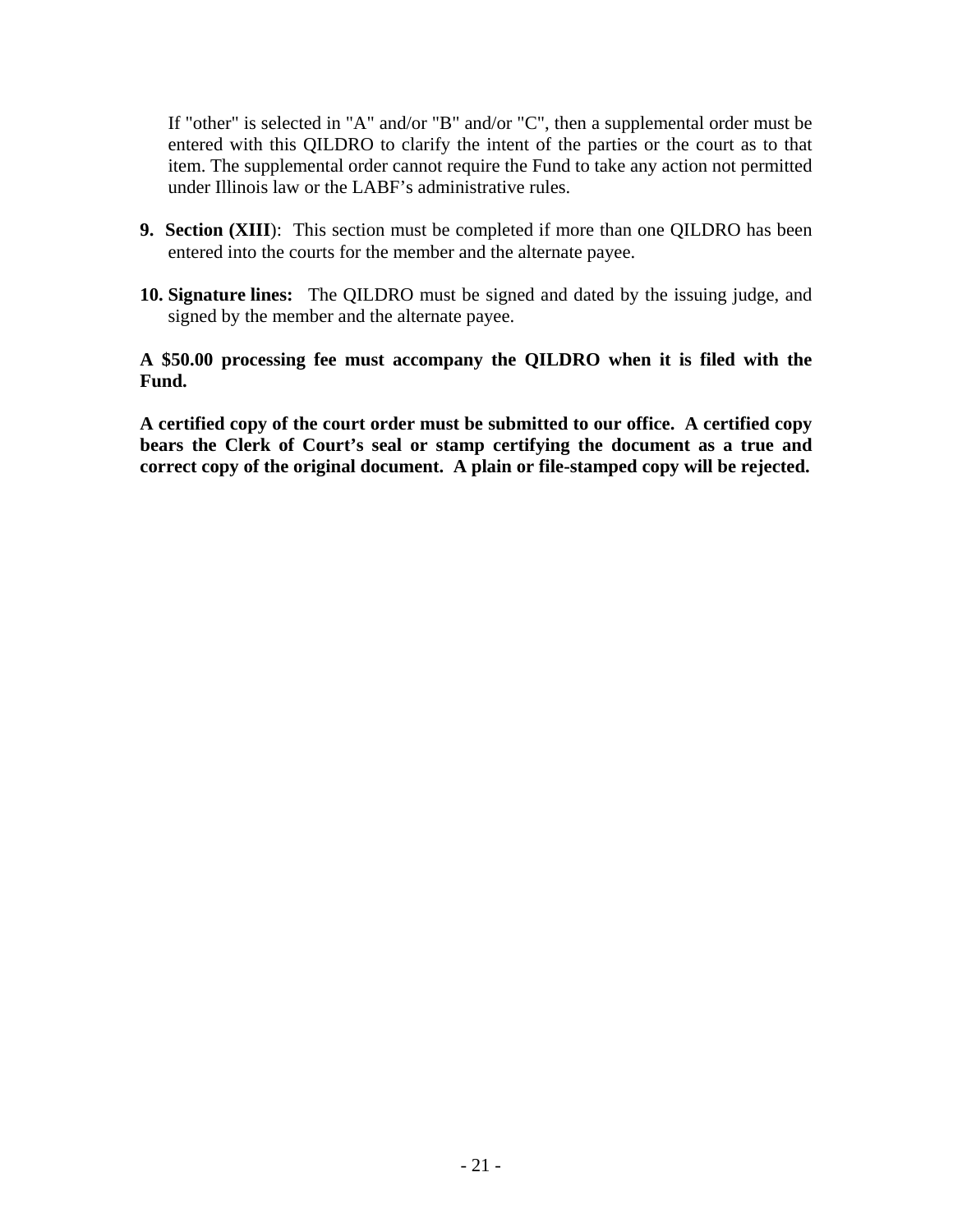|  | No.                                                |
|--|----------------------------------------------------|
|  |                                                    |
|  |                                                    |
|  |                                                    |
|  | <b>Qualified Illinois Domestic Relations Order</b> |
|  | <b>Laborers' Annuity and Benefit Fund</b>          |

**THIS CAUSE** coming before the Court for the purpose of the entry of a Qualified Illinois Domestic Relations Order under the provisions of Section 1-119 of the Illinois Pension Code (40 ILCS 5/1-119), the Court having jurisdiction over the parties and the subject matter hereof; the Court finding that one of the parties to this proceeding is a member of a retirement system subject to Section 1-119 of the Illinois Pension Code (40 ILCS 5/1-119), this Order is entered to implement a division of that party's interest in the retirement system; and the Court being fully advised;

#### **IT IS HEREBY ORDERED AS FOLLOWS:**

- (I) The definitions and other provisions of Section 1-119 of the Illinois Pension Code (40 ILCS 5/1-119) are adopted by reference and made a part of this Order.
- (II) Identification of Retirement System and parties:

**Retirement System:** Laborers' Annuity and Benefit Fund of Chicago 321 N Clark St Ste 1300 Chicago IL 60654-4739

**Member:** 

(Name)

(Mailing address)

(Social Security Number)

**Alternate payee:**

(Name)

(Mailing address)

(Social Security Number)

| The alternate payee is the member's: $\Box$ current or former spouse $\Box$ child or other dependent |  |
|------------------------------------------------------------------------------------------------------|--|
| (check one).                                                                                         |  |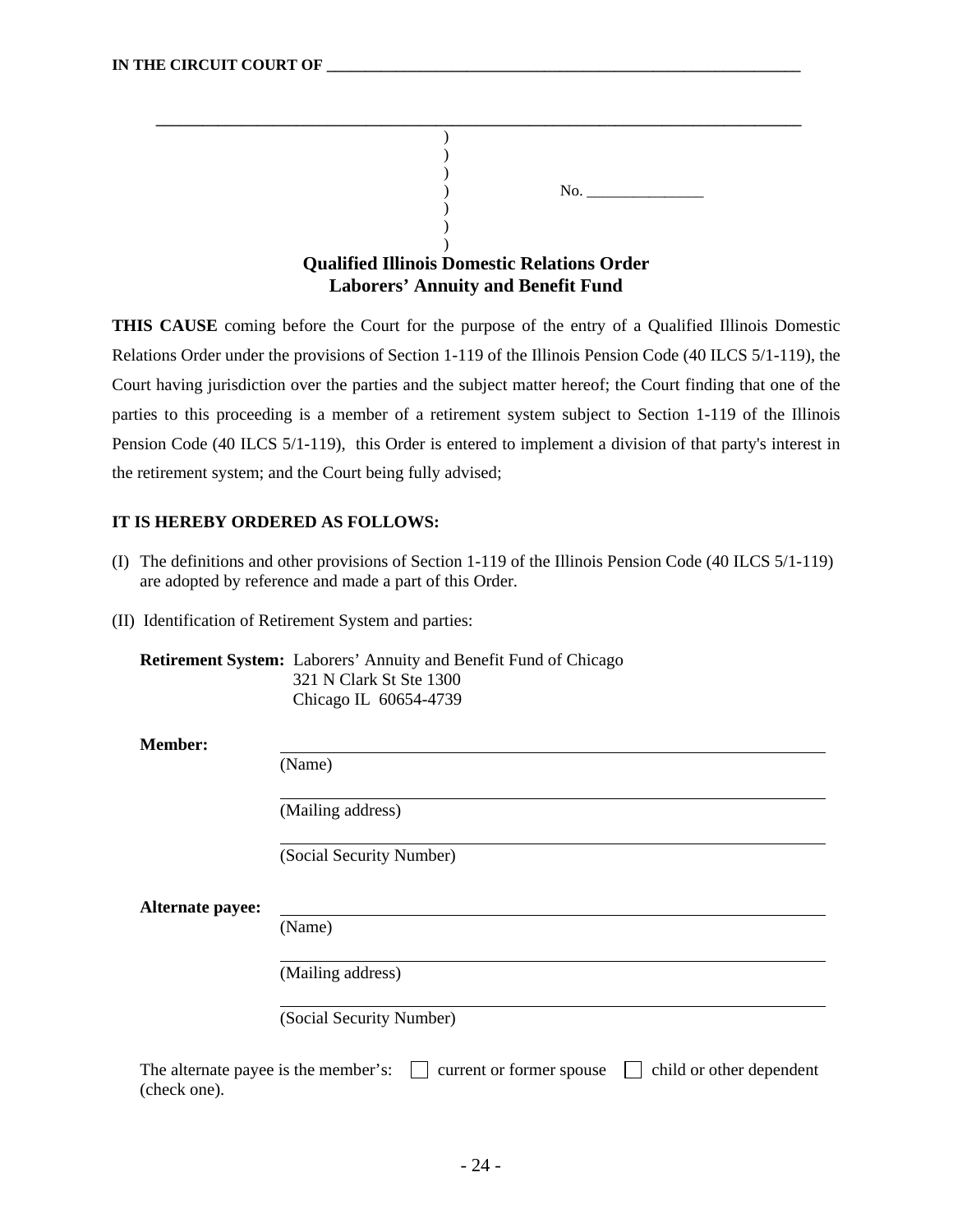(III) The Retirement System shall pay the indicated amounts of the member's retirement benefits to the alternate payee under the following terms and conditions:

 (A) The Retirement System shall pay the alternate payee pursuant to one of the following methods (complete the ONE option that applies):

(1) \$\_\_\_\_\_\_\_\_\_\_\_\_\_\_ per month (enter amount); or

 (2) \_\_\_\_\_\_\_\_\_\_\_\_\_\_\_% (enter percentage) per month of the marital portion of said benefit with the marital portion defined using the formula in Section IX; or

 (3) \_\_\_\_\_\_\_\_\_\_\_\_\_\_\_% (enter percentage) per month of the gross amount of said benefit calculated as of the date the  $\Box$  member's  $\Box$  alternate payee's (check one) benefit commences (check alternate payee only if the alternate payee will commence benefits after the member commences benefits, e.g. if the member is receiving retirement benefits at the time this Order is entered).

(B) If the member's retirement benefit has already commenced, payments to the alternate payee shall commence either (check/complete the ONE option that applies):

 $(1)$  as soon as administratively possible upon this order being received and accepted by the Retirement System; or

(2)  $\Box$  on the date of  $\Box$ occur at least 30 days after the date the Retirement System receives a valid QILDRO, but ONLY if payment to the alternate payee is to be delayed to some future date; otherwise check item (1) above.

 (C) If the member's retirement benefit has not yet commenced, payments to the alternate payee shall commence as of the date the member's retirement benefit commences.

(D) Payments to the alternate payee under this Section III shall terminate (check/complete the ONE option that applies):

 $(1)$  upon the death of the member or the death of the alternate payee, whichever is the first to occur; or

(2)  $\Box$  after payments are made to the alternate payee (enter any set number) or upon the death of the member or the death of the alternate payee, whichever is the first to occur.

(IV) If the member's retirement benefits are subject to annual post-retirement increases, the alternate payee's share of said benefits  $\Box$  shall  $\Box$  shall not (check one) be recalculated or increased annually to include a proportionate share of the applicable annual increases.

(V) The Retirement System shall pay to the alternate payee the indicated amounts of any refund upon termination or any lump-sum retirement benefit that becomes payable to the member, under the following terms and conditions:

(A) The Retirement System shall pay the alternate payee pursuant to one of the following methods (complete the ONE option that applies):

 $(1)$  \$\_\_\_\_\_\_\_\_\_\_\_\_\_\_ (enter amount); or

(2) \_\_\_\_\_\_\_\_\_\_\_\_\_\_\_% (enter percentage) of the marital portion of the refund or lump sum retirement benefit, with the marital portion defined using the formula in Section IX; or

(3)  $\%$  (enter percentage) of the gross amount of the refund or lump sum retirement benefit, calculated when the member's refund or lump sum retirement benefit is paid.

B) The amount payable to an alternate payee under Section  $V(A)(2)$  or  $V(A)(3)$  shall include any applicable interest that would otherwise be payable to the member under the rules of the Retirement System.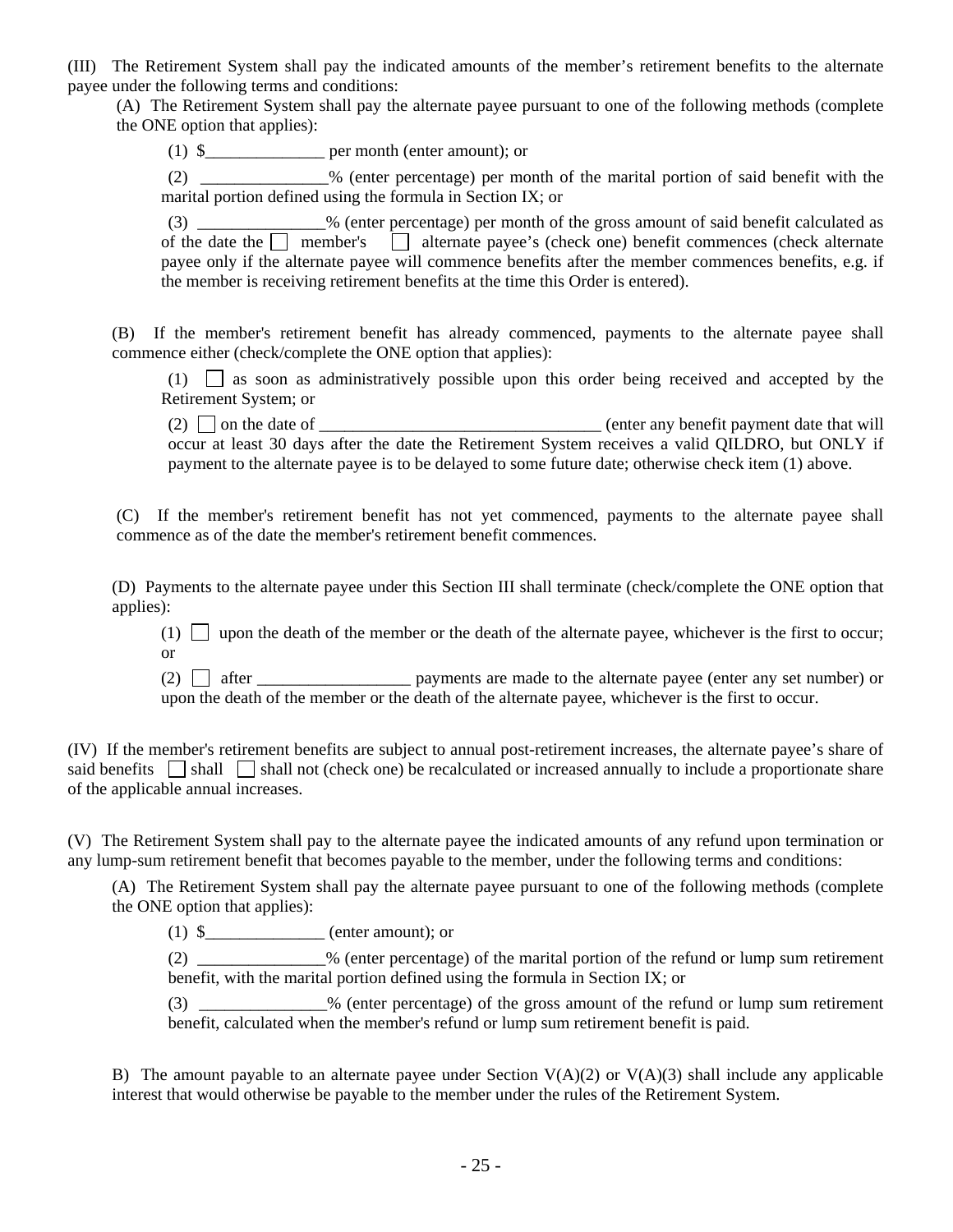C) The alternate payee's share of the refund or lump sum retirement benefit under this Section V shall be paid when the member's refund or lump sum retirement benefit is paid.

(VI) The Retirement System shall pay to the alternate payee the indicated amounts of any partial refund that becomes payable to the member under the following terms and conditions:

 (A) The Retirement System shall pay to the alternate payee pursuant to one of the following methods (complete the ONE option that applies):

 $(1)$  \$\_\_\_\_\_\_\_\_\_\_\_\_\_ (enter amount); or

(2) \_\_\_\_\_\_\_\_\_\_\_\_\_\_% (enter percentage) of the marital portion of the said benefit, with the marital portion defined using the formula in Section IX; or

(3) \_\_\_\_\_\_\_\_\_\_\_\_\_\_% (enter percentage) of the gross amount of the benefit calculated when the member's refund is paid.

(B) The amount payable to an alternate payee under Section  $VI(A)(2)$  or  $VI(A)(3)$  shall include any applicable interest that would otherwise be payable to the member under the rules of the Retirement System.

(C) The alternate payee's share of the refund under this Section VI shall be paid when the member's refund is paid.

(VII) The Retirement System shall pay to the alternate payee the indicated amounts of any death benefits that become payable to the member's death benefit beneficiaries or estate under the following terms and conditions:

(A) To the extent and only to the extent required to effectuate this Section VII, the alternate payee shall be designated as and considered to be a beneficiary of the member at the time of the member's death and shall receive (complete ONE of the following options):

(1) \$\_\_\_\_\_\_\_\_\_\_\_\_\_\_ (enter amount); or

(2) \_\_\_\_\_\_\_\_\_\_\_\_\_\_\_% (enter percentage) of the marital portion of death benefits, with the marital portion defined using the formula in Section IX; or

(3)  $\%$  (enter percentage) of the gross amount of the death benefits calculated when said benefits become payable.

(B) The amount payable to an alternate payee under Section  $VII(A)(2)$  or  $VII(A)(3)$  shall include any applicable interest payable to the death benefit beneficiaries under the rules of the Retirement System.

(C) The alternate payee's share of death benefits under this Section VII shall be paid as soon as administratively possible after the member's death.

(VIII) If this Order indicates that the alternate payee is to receive a percentage of any retirement benefit or refund, upon receipt of the information required to be provided by the Retirement System under Section 1-119 of the Illinois Pension Code (40 ILCS 5/1-119), the calculations required shall be performed by the member, by the alternate payee, or by their designated representatives or designated experts. The results of the calculations shall be provided to the Retirement System via a QILDRO Calculation Court Order in accordance with Section 1-119 of the Illinois Pension Code.

(IX) Marital Portion Benefit Calculation Formula (Option to calculate benefit in items III(A)(2), V(A)(2), VI(A)(2), and VII (A)(2) above). If in this Section "other" is circled in the definition of A, B, or C, then a supplemental order must be entered simultaneously with this QILDRO clarifying the intent of the parties or the Court as to that item. The supplemental order cannot require the Retirement System to take any action not permitted under Illinois law or the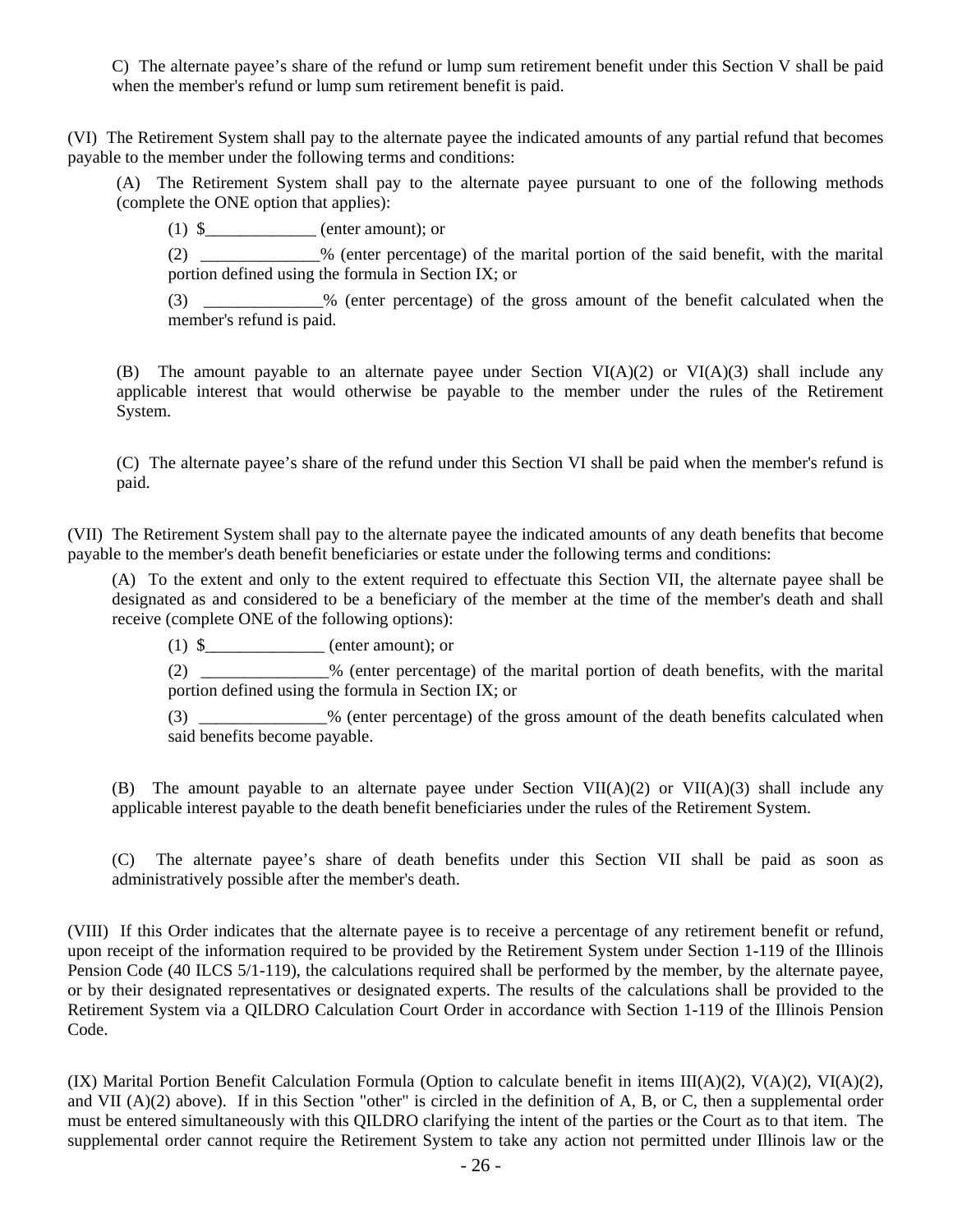Retirement System's administrative rules. To the extent that the supplemental order does not conform to Illinois law or administrative rule, it shall not be binding upon the Retirement System.

(1) The amount of the alternate payee's benefit shall be the result of  $(A/B) \times C \times D$  where:

"A" equals the number of months of  $\Box$  regular  $\Box$  regular plus permissive  $\Box$  other (check only one) service that the member accumulated in the Retirement System from the date of marriage  $\phi$  (enter date MM/DD/YYYY) to the date of divorce

(enter date MM/DD/YYYY). This number of months of service shall be calculated as whole months after receipt of information required from the Retirement System pursuant to Section 1-119 of the Illinois Pension Code (40 ILCS 5/1-119).

"B" equals the number of months of  $\Box$  regular  $\Box$  regular plus permissive  $\Box$  other (check only one) service that the member accumulated in the Retirement System from the time of initial membership in the Retirement System through the member's effective date of retirement. The number of months of service shall be calculated as whole months after receipt of information required from the Retirement System pursuant to Section 1-119 of the Illinois Pension Code (40 ILCS 5/1-119).

"C" equals the gross amount of:

(i) the member's monthly retirement benefit (Section  $III(A)$ ) calculated as of the member's effective date of retirement,  $\Box$  including  $\Box$  not including  $\Box$  other (check only one) permissive service;

(ii) the member's refund payable upon termination or lump sum retirement benefit that becomes payable, including any payable interest (Section  $V(A)$ ) calculated as of the time said refund becomes payable to the member;

 $(iii)$  the member's partial refund, including any payable interest (Section  $VI(A)$ ) calculated as of the time said partial refund becomes payable to the member; or

(iv) the death benefit payable to the member's death benefit beneficiaries or estate, including any payable interest (Section VII(A)) calculated as of the time said benefit becomes payable to the member's beneficiaries;

whichever are applicable pursuant to Section III, V, VI, or VII of this Order. These gross amounts shall be provided by the Retirement System pursuant to Section 1-119 of the Illinois Pension Code (40 ILCS 5/1-119).

"D" equals the percentage noted in Section III(A)(2), V(A)(2), VI(A)(2), or VII(A)(2), whichever are applicable.

(2) The alternate payee's benefit under this Section IX shall be paid in accordance with all Sections of this Order that apply.

(X) In accordance with subsection (j) of Section 1-119 of the Illinois Pension Code (40 ILCS 5/1-119), so long as this QILDRO is in effect, the member may not elect a form of payment of the retirement benefit that has the effect of diminishing the amount of the payment to which the alternate payee is entitled, unless the alternate payee has consented to the election in writing, the consent has been notarized, and the consent has been filed with the Retirement System.

(XI) If the member began participating in the Retirement System before July 1, 1999, this Order shall not take effect unless accompanied by the written consent of the member as required under subsection (m) of Section 1-119 of the Illinois Pension Code (40 ILCS 5/1-119).

(XII) The Court retains jurisdiction over this matter for all of the following purposes:

(1) To establish or maintain this Order as a Qualified Illinois Domestic Relations Order.

(2) To enter amended QILDROs and QILDRO Calculation Court Orders to conform to the parties' Marital Settlement Agreement or Agreement for Legal Separation ("Agreement"), to the parties' Judgment for